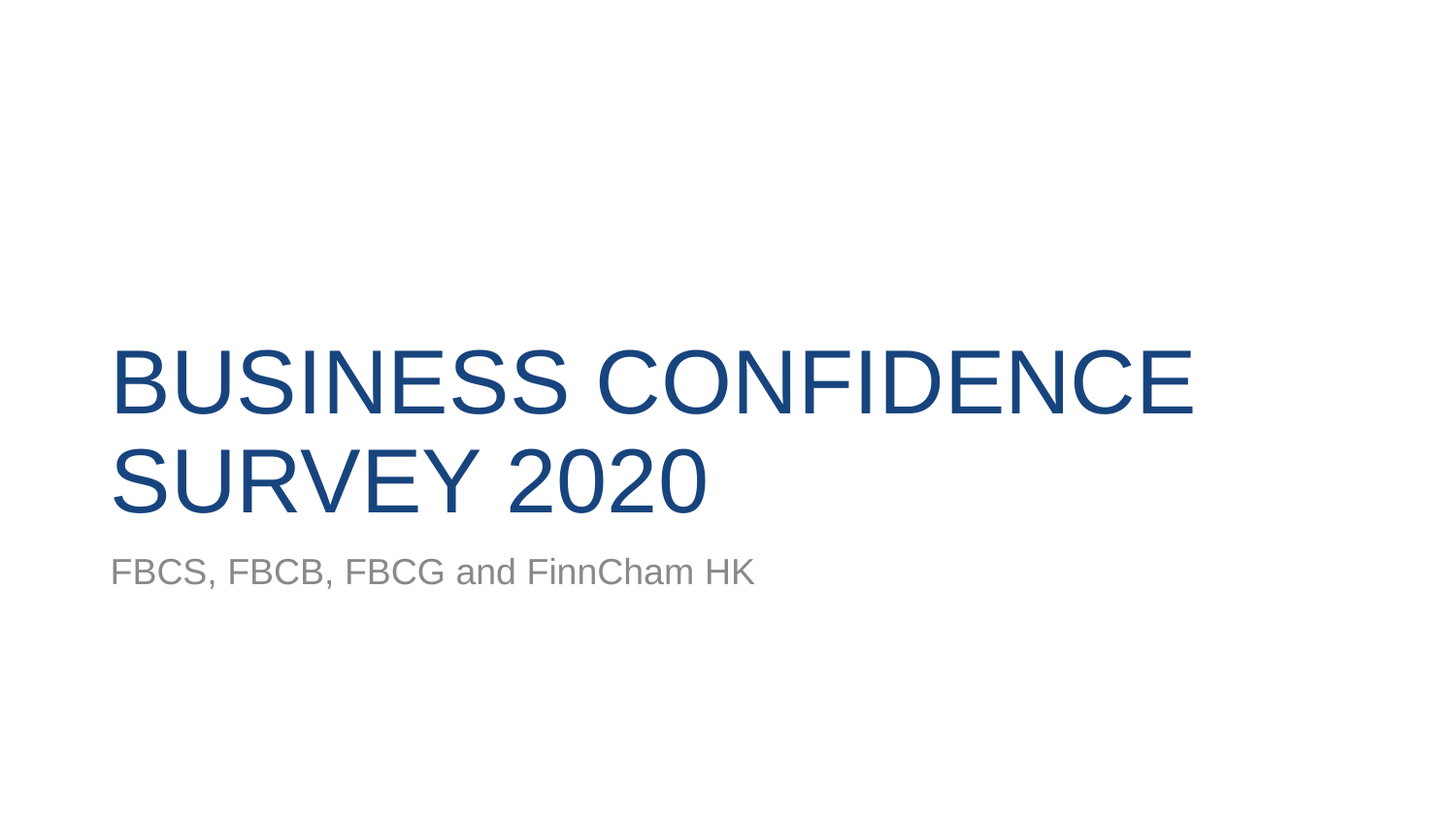#### **MAJORITY OF RESPONDENTS ARE MEMBERS OF AT LEAST ONE OF THE BUSINESS COUNCILS**

WHICH BUSINESS COUNCIL ARE YOU MEMBER OF? IF MEMBER OF SEVERAL, PLEASE CHOOSE ALL.



**FIFAC Shanghai** FBC Beijing FinnCham Hong Kong FBC Guangdong Not a member in any of the above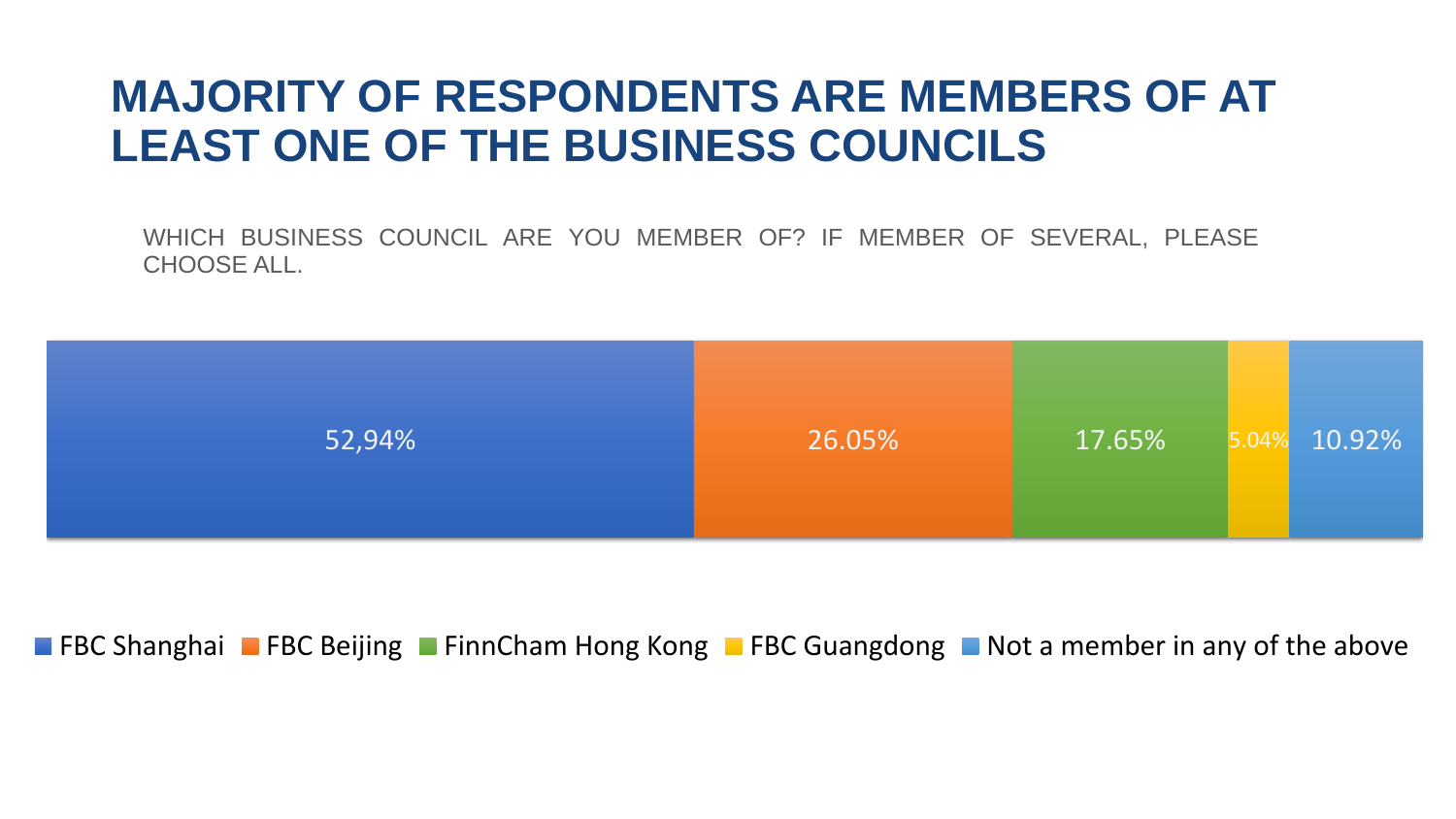#### **MAJORITY OF RESPONDENTS HAVE HAD THEIR FIRST LEGAL ENTITY MORE THAN 10 YEARS**

WHEN WAS THE FIRST LEGAL ENTITY REPRESENTING YOUR COMPANY ESTABLISHED IN CHINA/HK?



 $\blacksquare$  No legal entity in China/HK  $\blacksquare$  0-2 years  $\blacksquare$  2-5 years  $\blacksquare$  5-10 years  $\blacksquare$  10-20 years  $\blacksquare$  20+ years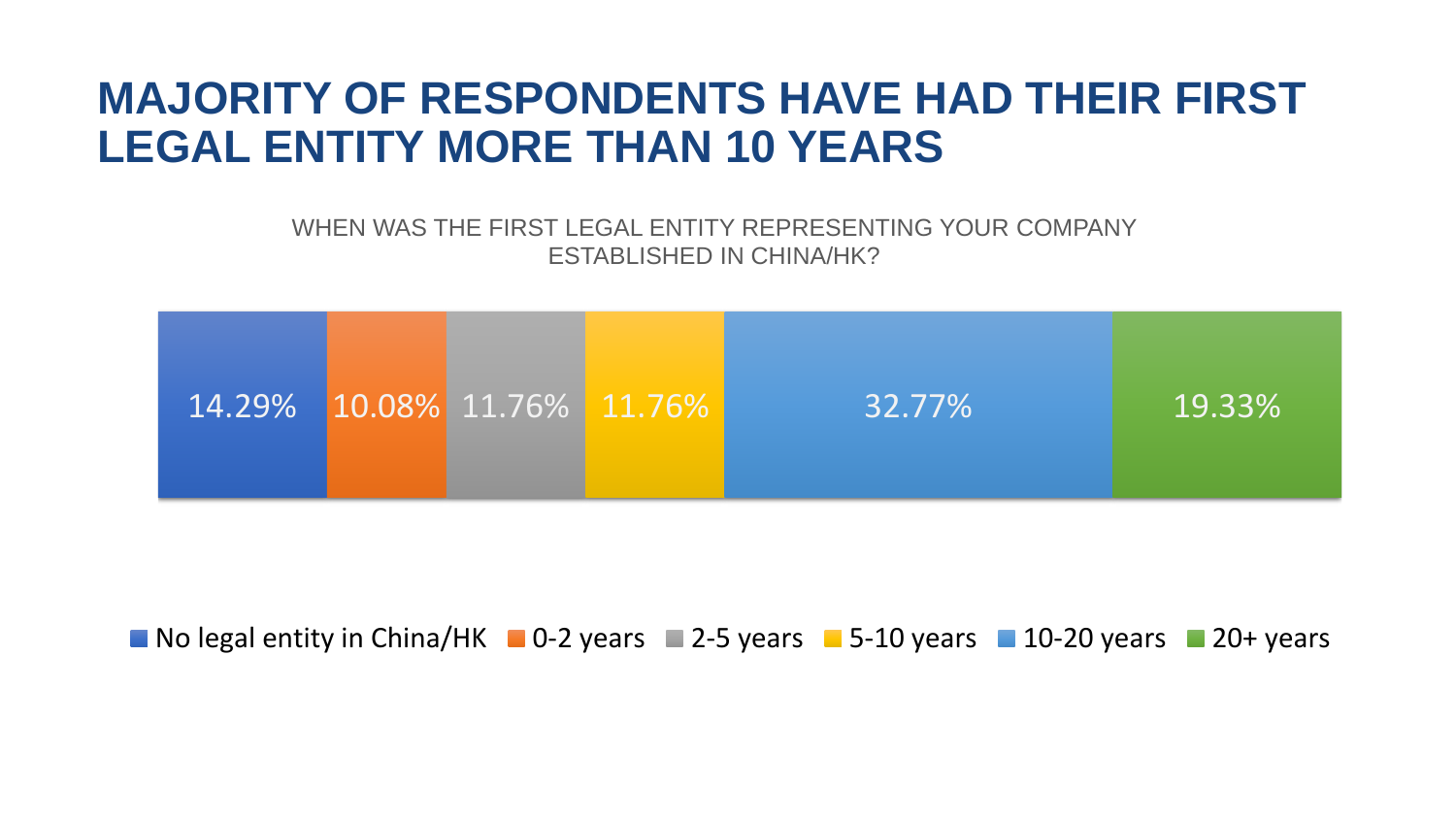#### **THE INDUSTRIES THAT BUSINESSES REPRESENT**

WHICH INDUSTRY DO YOU REPRESENT? IF YOUR COMPANY IS IN SEVERAL INDUSTRY FIELDS, WRITE MAX THREE MAIN INDUSTRIES.

| <b>MOST RESPONDEES</b>                                           | <b>SOME RESPONDEES</b>                                                                          | <b>FEW RESPONDEES</b>                                                                                                                                                                         |
|------------------------------------------------------------------|-------------------------------------------------------------------------------------------------|-----------------------------------------------------------------------------------------------------------------------------------------------------------------------------------------------|
| Technology<br>$\bullet$<br>$\cdot$ IT<br>Consulting<br>$\bullet$ | • Food & Beverage<br>Logistics<br>Environment<br>Forestry<br>$\bullet$<br>Bioecology<br>Finance | Law<br>• Retail<br>Fashion<br>$\bullet$<br>Furniture<br>$\bullet$<br><b>Services</b><br>$\bullet$<br>Manufacturing<br>$\bullet$<br>Tourism<br>$\bullet$<br>Health<br>$\bullet$<br>Agriculture |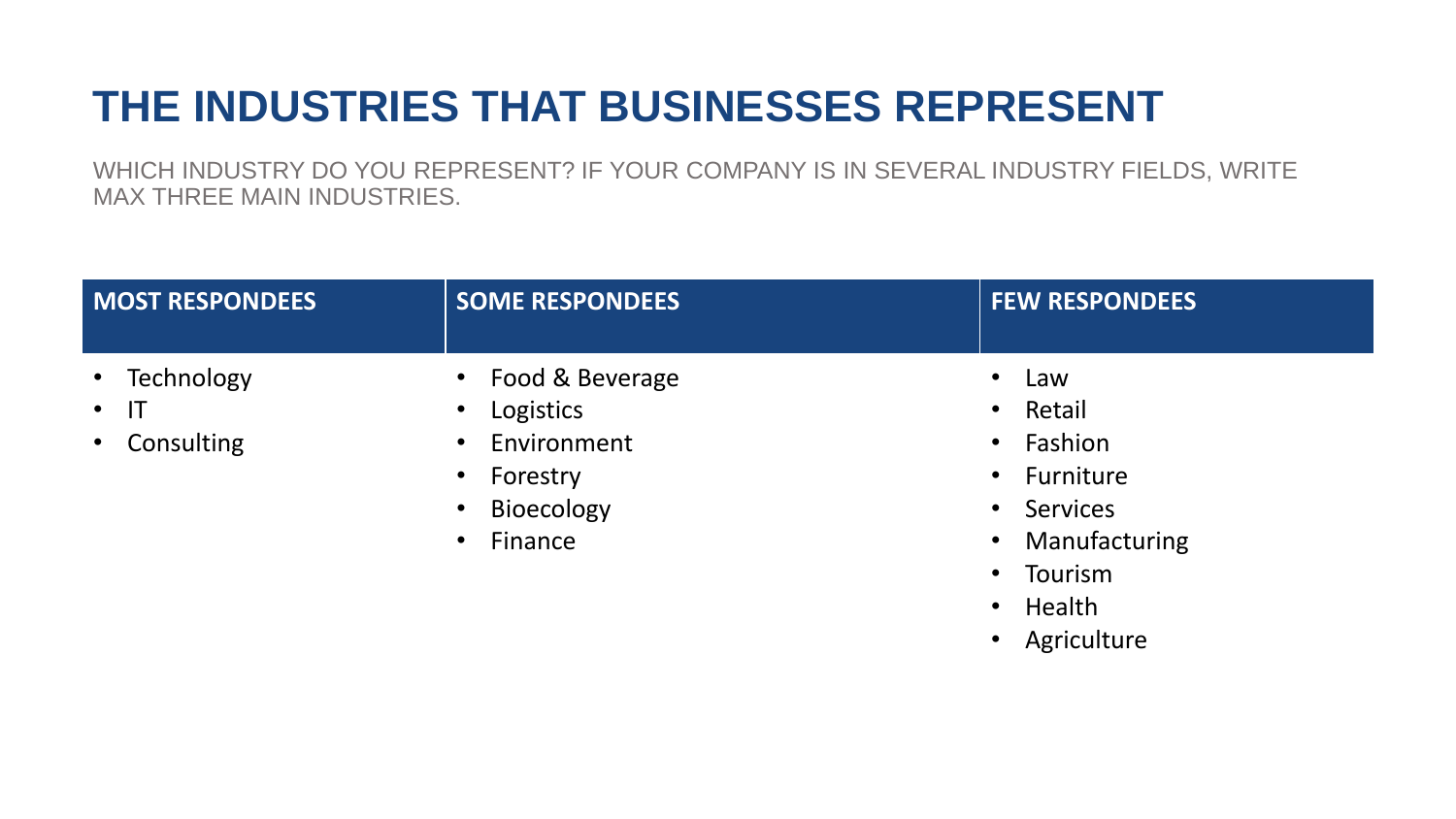#### **MAJORITY OF THE COMPANIES' REVENUE IS GENERATED OUTSIDE OF CHINA / HONG KONG**

HOW MUCH OF YOUR COMPANY'S REVENUE IS GENERATED FROM LOCAL (CHINESE/HK) CUSTOMERS? COMPANY = THE LEGAL ENTITY THROUGH WHICH YOU OPERATE IN CHINA/HK

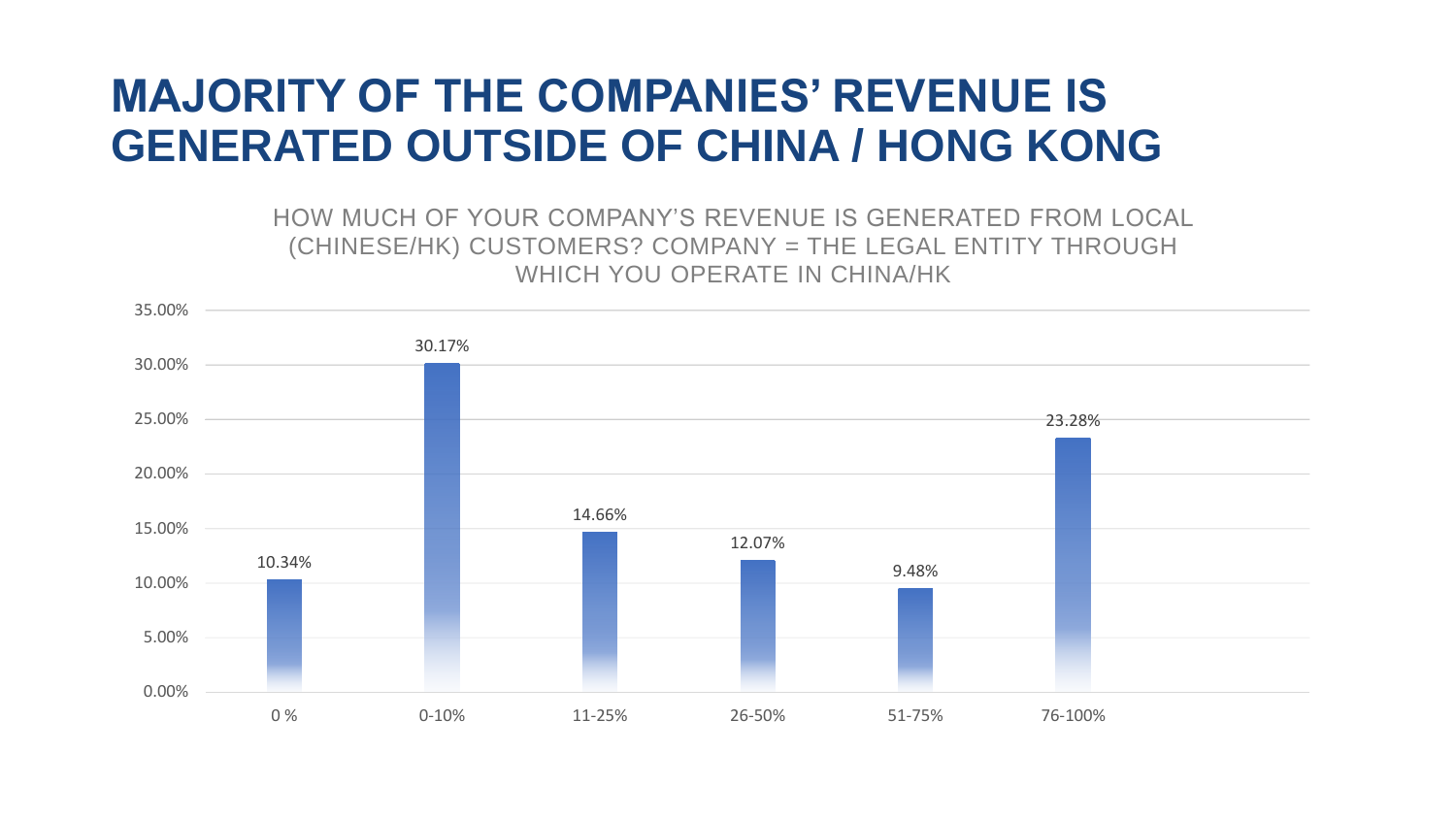#### **DIFFERENCES IN THIS YEAR'S REVENUES COMPARED WITH EXPECTATIONS IN JANUARY 2020**

LOOKING BACK TO JANUARY 2020 BEFORE THE PANDEMIC AND GIVEN THE INFORMATION YOU HAVE TODAY; HOW DO YOU EXPECT YOUR COMPANIES REVENUE IN CHINA/HK TO CHANGE FOR 2020 COMPARED TO THE FORECAST/EXPECTATION IN JANUARY 2020?

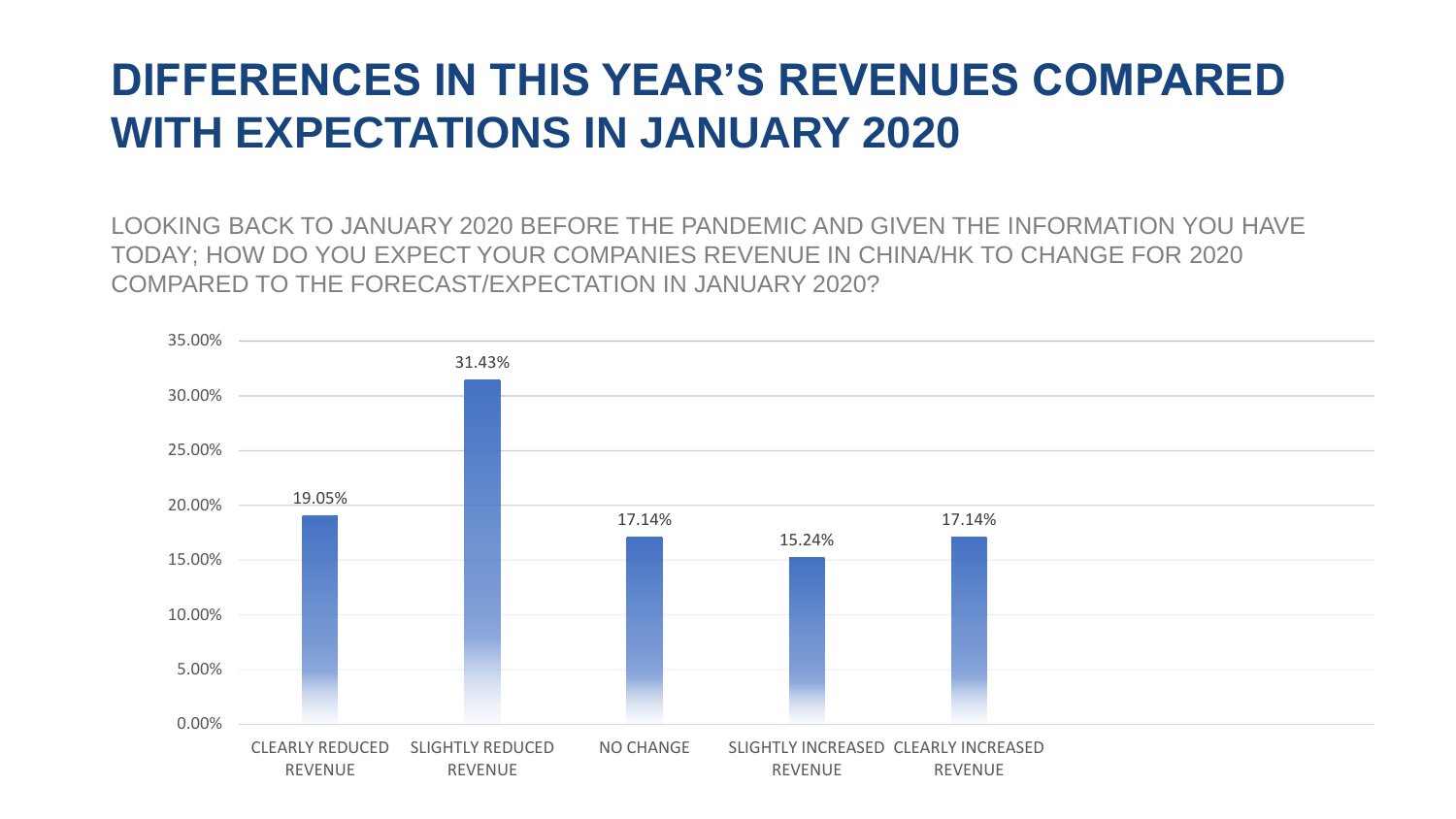#### **58% OF RESPONDENTS EXPECT INCREASED PROFITS IN 2021**

GIVEN THE INFORMATION YOU HAVE TODAY, HOW DO YOU EXPECT YOUR COMPANY'S REVENUE/NET PROFIT (EBIT) IN CHINA/HK TO CHANGE IN 2021 COMPARED TO THE RESULTS OF 2020?

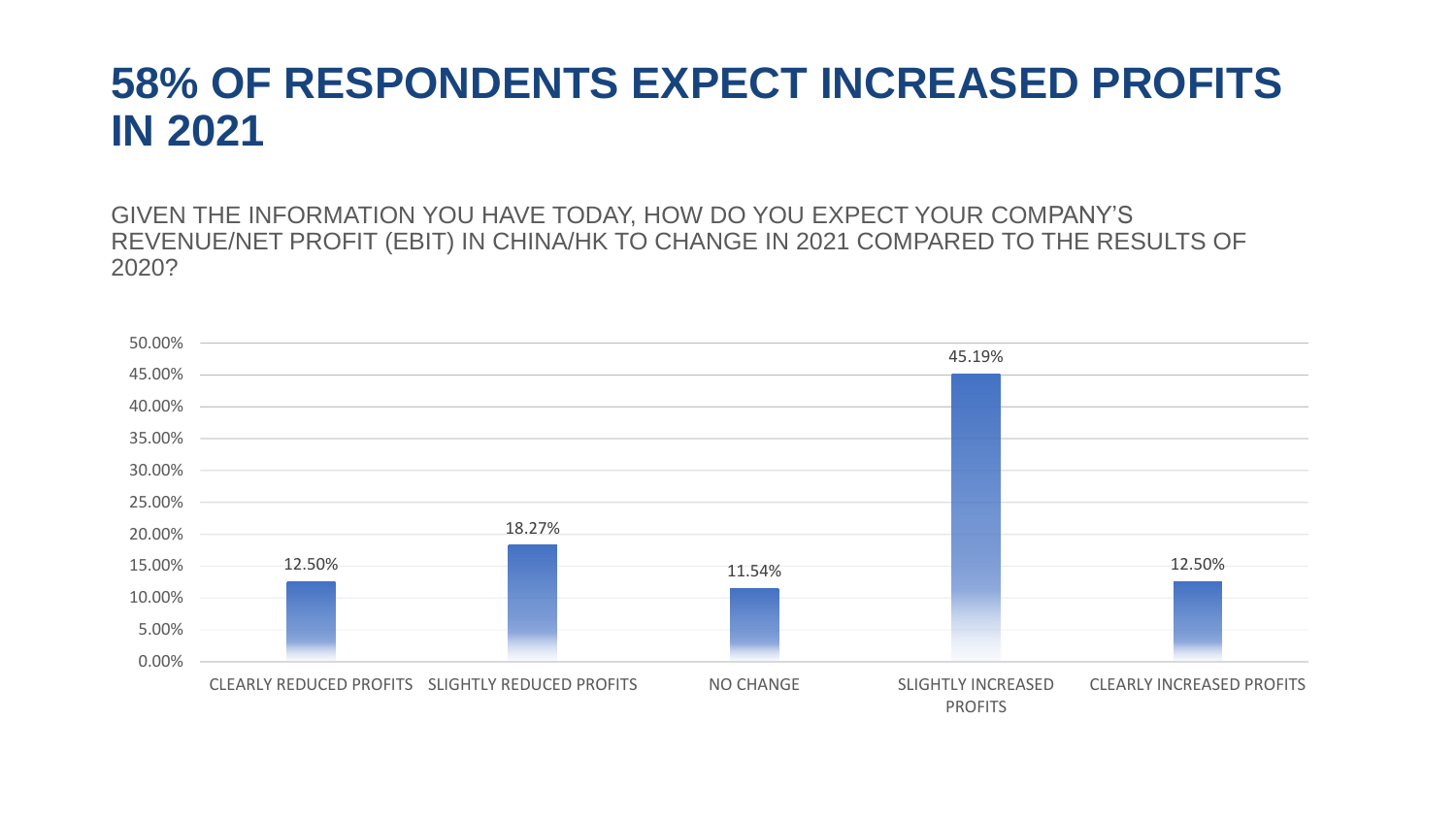#### **BUSINESSES MITIGATE THE RISKS AND ADVERSE EFFECTS OF THE EPIDEMIC**

WHAT ARE THE MEASURES THAT YOUR COMPANY HAVE TAKEN OR INTEND TO TAKE IN ORDER TO MITIGATE THE RISKS AND ADVERSE EFFECTS OF THE EPIDEMIC?

- **Localization**
- R & D
- Digitalization
- Budgeting
- Investment
- Organizational changes
- Retention
- Business Contingency Plan

#### **KEY AREAS WAYS TO MITIGATE**

- $\triangleright$  Hire locals, reduce work trips
- $\triangleright$  Product design & development
- ➢ Online business activities
- $\triangleright$  Fixed cost control
- $\triangleright$  Purchase of shares
- ➢ Repositioning of HQ, lay offs, remote working
- $\triangleright$  Frequent meetings with staffs & customers
- $\triangleright$  Enhance client contacts, update vision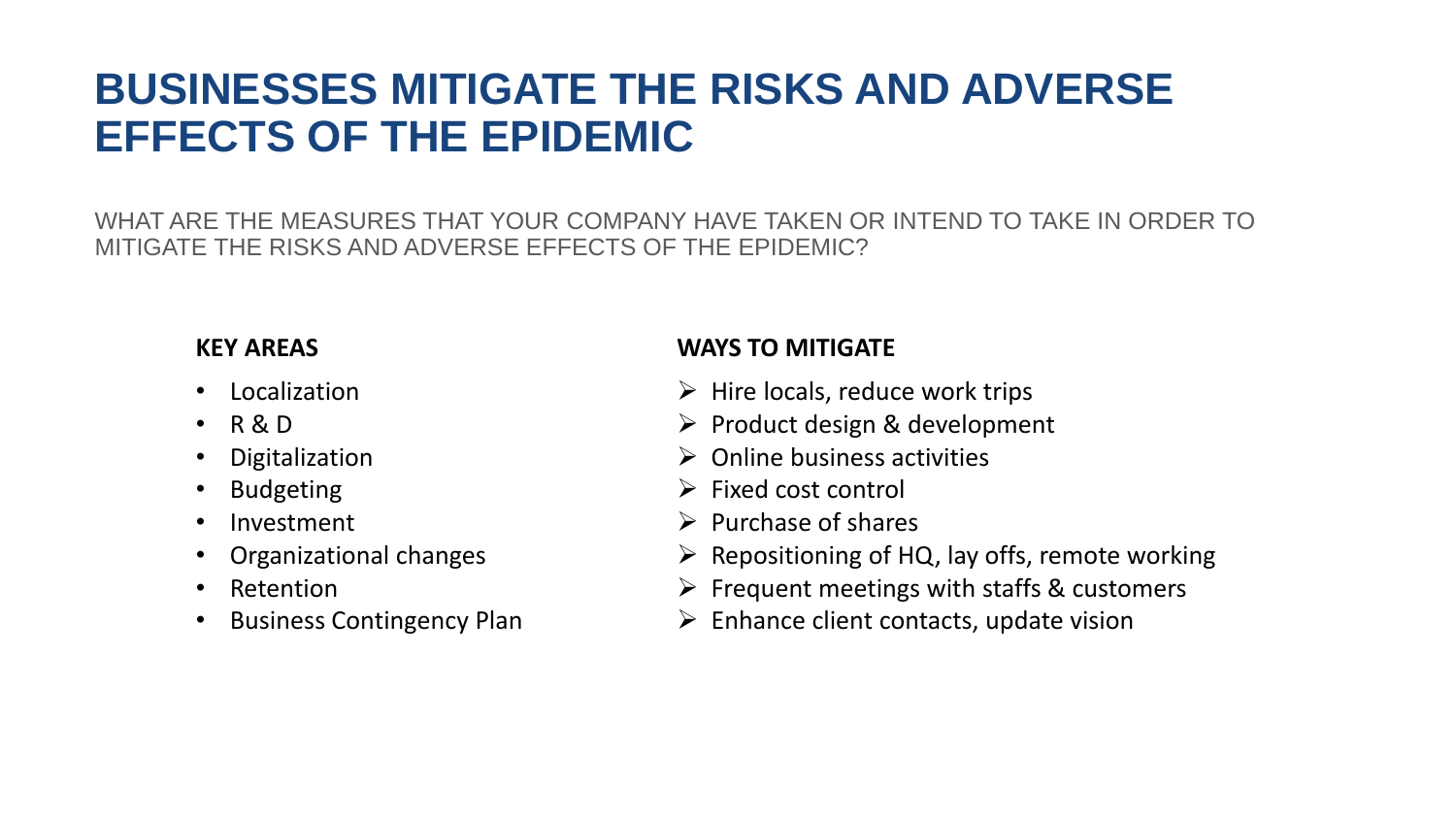#### **40% OF COMPANIES PLAN TO MAINTAIN THE SAME LEVEL OF INVESTMENTS IN 2021 AS IN 2020**

DOES YOUR COMPANY PLAN FURTHER INVESTMENTS IN CHINA/HK IN 2021?

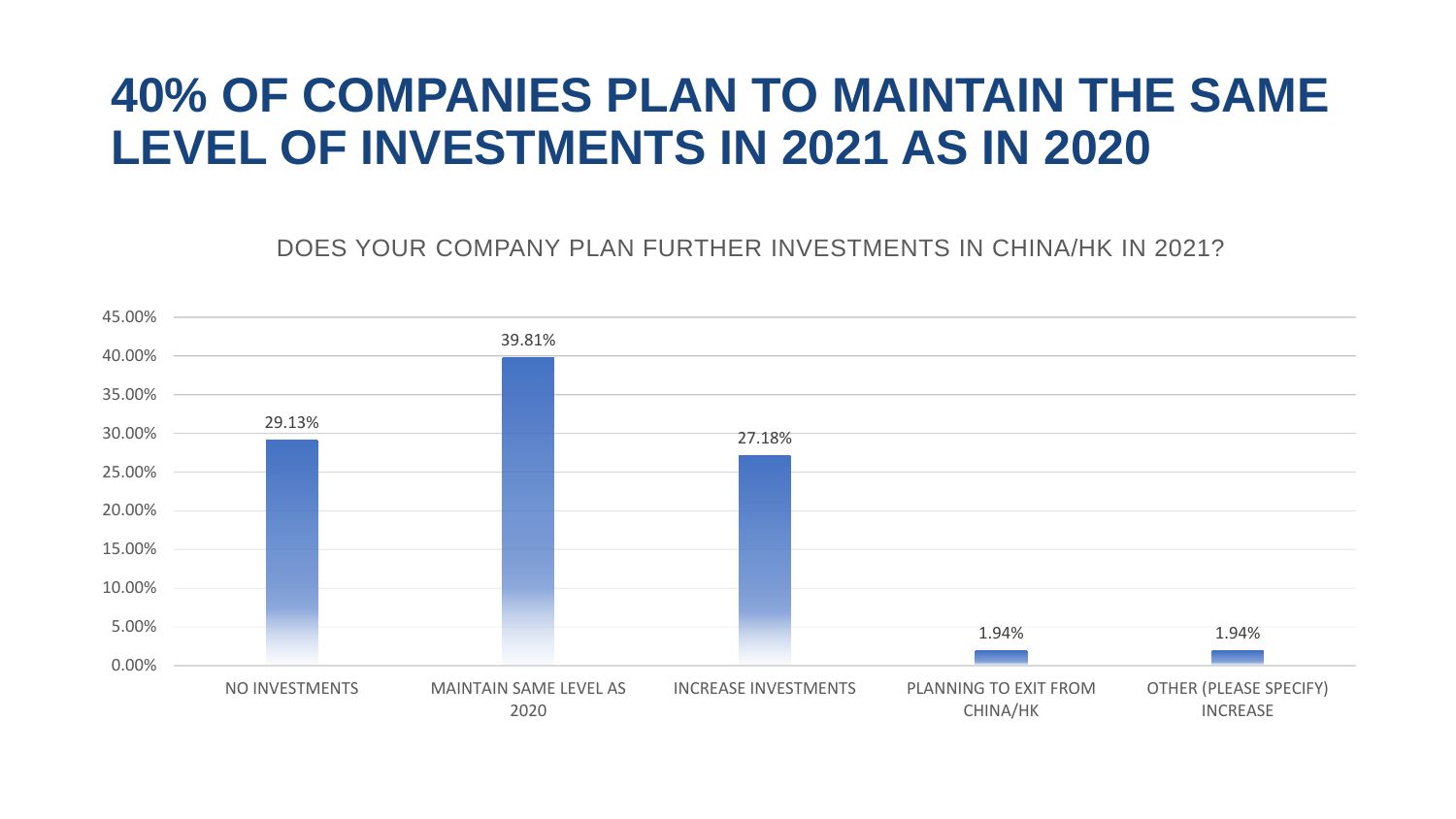#### **THE MOST ATTRACTIVE PROVINCES/CITIES FOR THE BUSINESSES TO EXPAND ARE IN MAINLAND CHINA**

TO WHICH AREAS IN CHINA YOU WOULD LIKE TO EXPAND YOUR BUSINESS? MENTION MAX THREE MOST ATTRACTIVE PROVINCES/CITIES FOR YOUR COMPANY'S FUTURE BUSINESS.

- Shanghai
- Guangzhou
- Beijing
- Hong Kong
- Shenzhen
- Macao
- Guangdong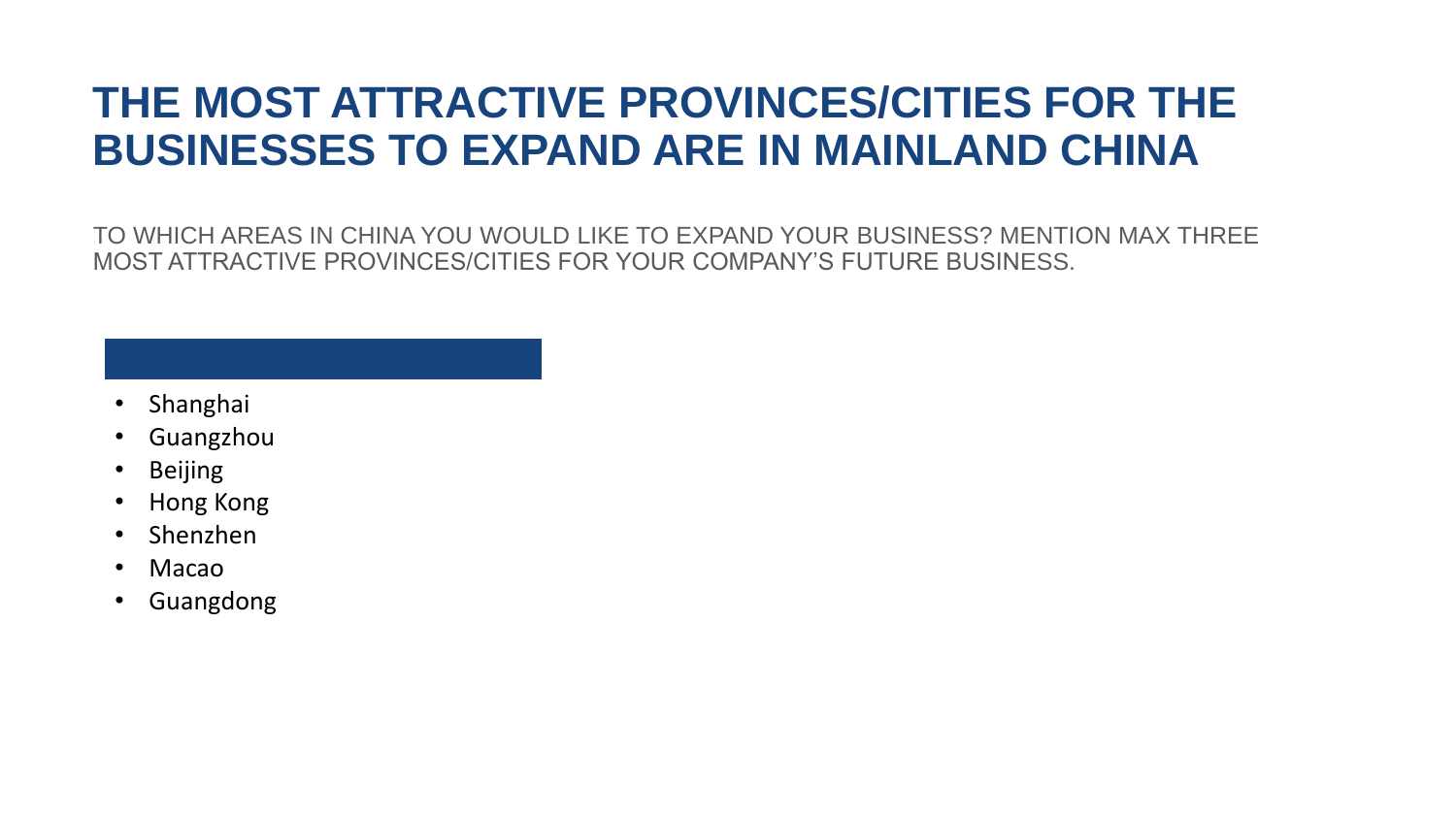### **THE ROLE OF LOCAL EMPLOYEES REMAINS STRONG**

DO YOU PLAN TO CHANGE THE NUMBER OF LOCAL CHINESE EMPLOYEES IN 2021?

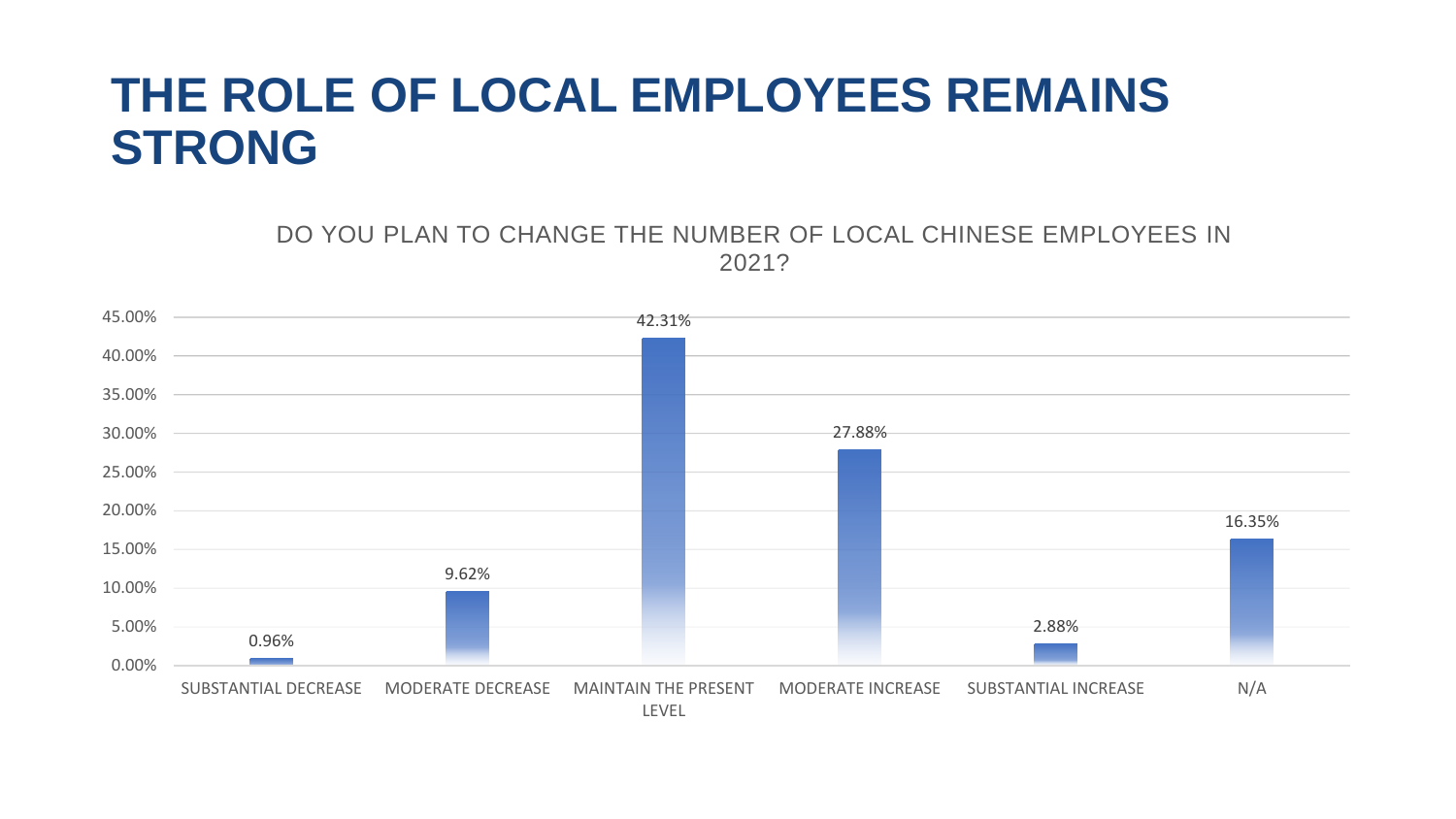#### **NO SIGNIFICANT CHANGES IN NUMBER OF FOREIGN EMPLOYEES IN 2021**

DO YOU PLAN TO CHANGE THE NUMBER OF FOREIGN EMPLOYEES IN 2021?

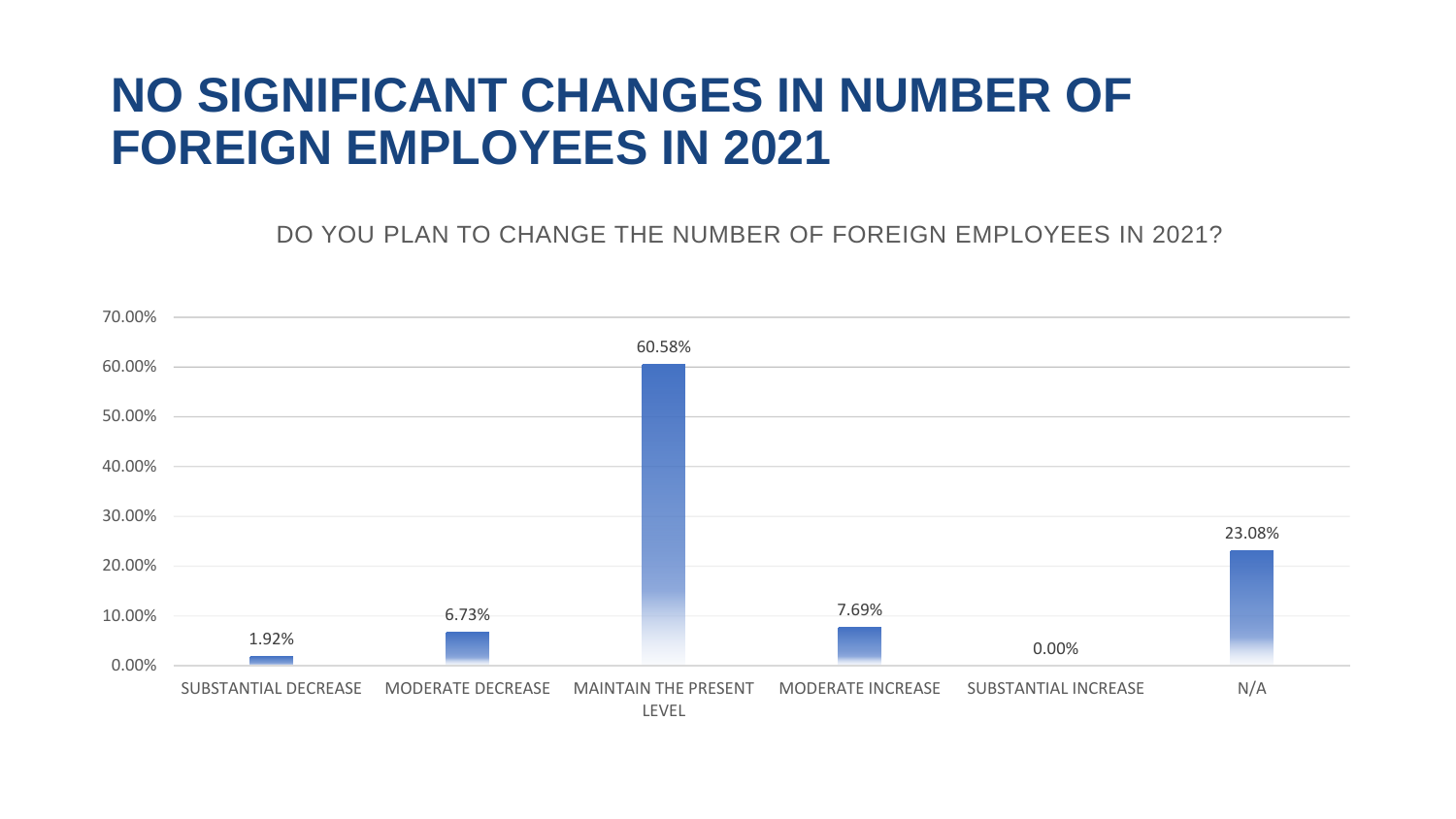#### **MIXED SIGNALS FOR INVESTMENT CLIMAT IN 2021**

HOW DO YOU EXPECT THE INVESTMENT CLIMATE IN CHINA/HK TO DEVELOP IN 2021 COMPARED TO PREVIOUS YEAR?

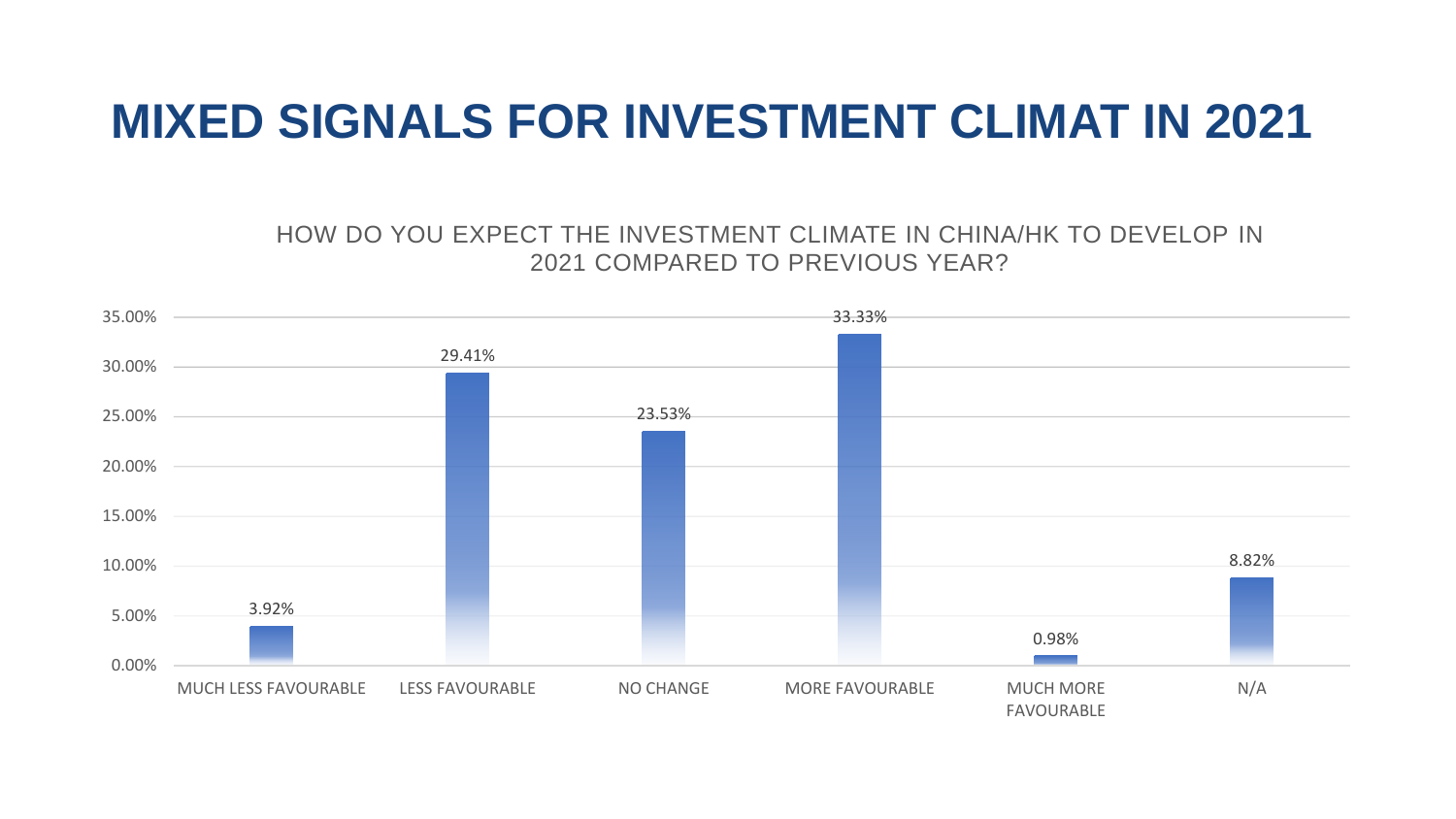## **DIVIDED OPINIONS ABOUT BUSINESS CLIMATE IN 2021**

HOW DO YOU EXPECT THE BUSINESS CLIMATE IN CHINA/HK TO DEVELOP IN 2021 COMPARED TO PREVIOUS YEAR?

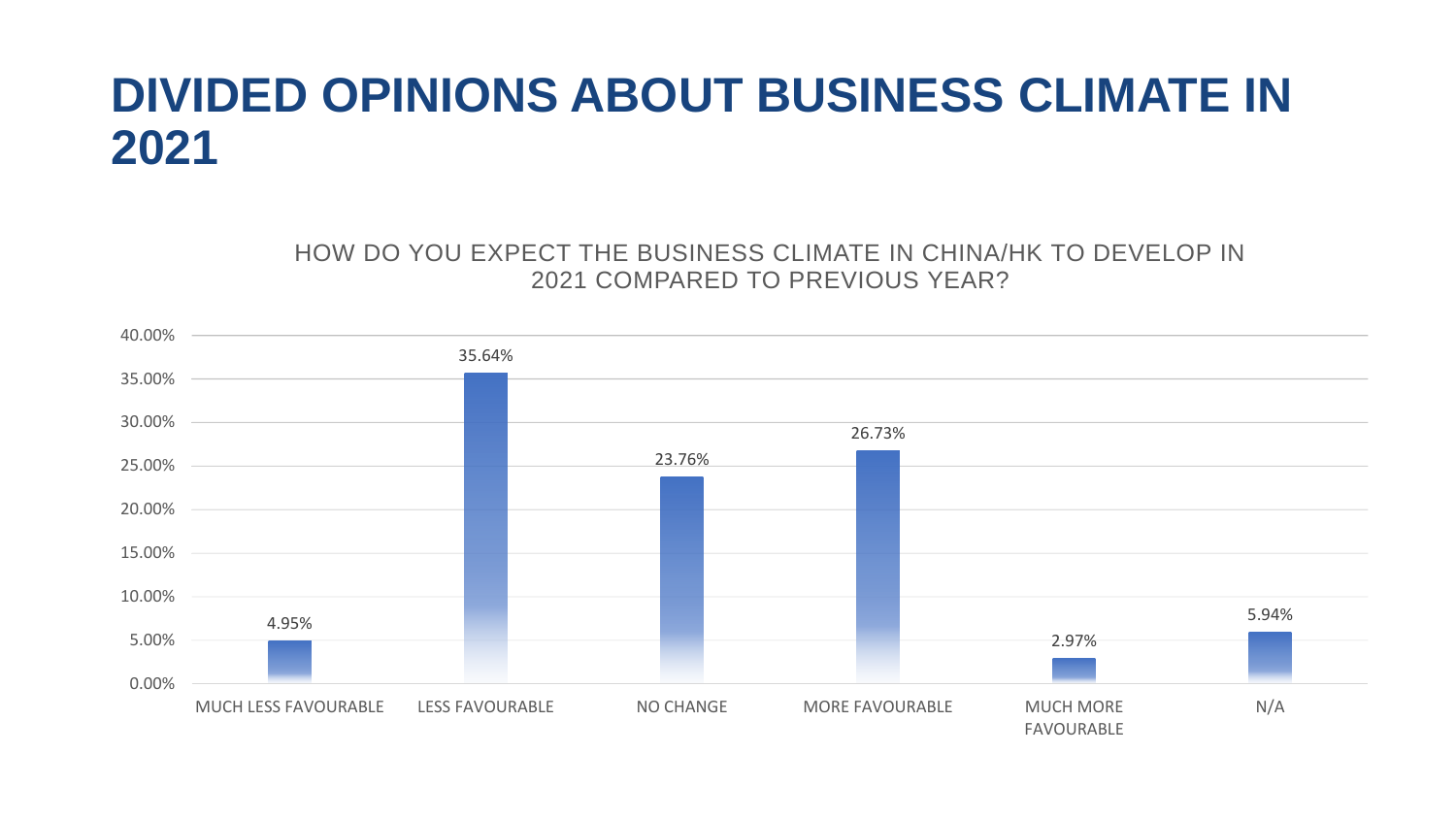#### **THE KEY BARRIERS FOR COMPANIES TO DO BUSINESS IN CHINA/HK**

WHAT ARE THE KEY BARRIERS TO DOING BUSINESS IN CHINA/HK?

- Trade war between China-USA
- National security law
- COVID-19
- Cultural differences
- Government policies
- High living costs
- Competition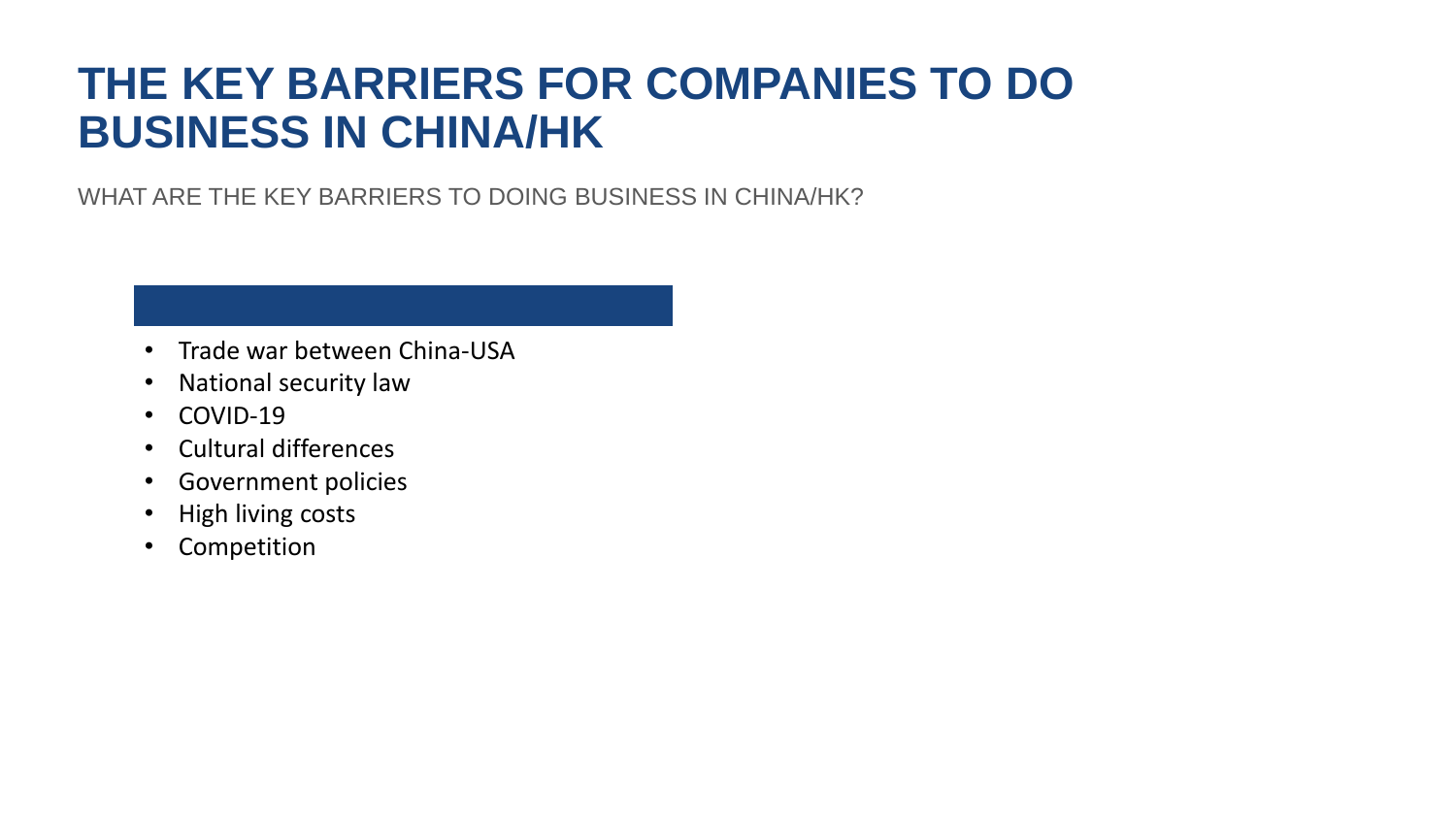#### **BENEFICIAL POSSIBLE REFORMS FOR BUSINESSES IN CHINA/HK**

WHAT KIND OF REFORM IN CHINA/HK WILL BENEFIT YOUR BUSINESS?

- Travel bubble
- Taxation
- Efficient visa process
- Improved relationships for China with EU & USA
- Decreased regulations
- Financial improvements
- Loan rates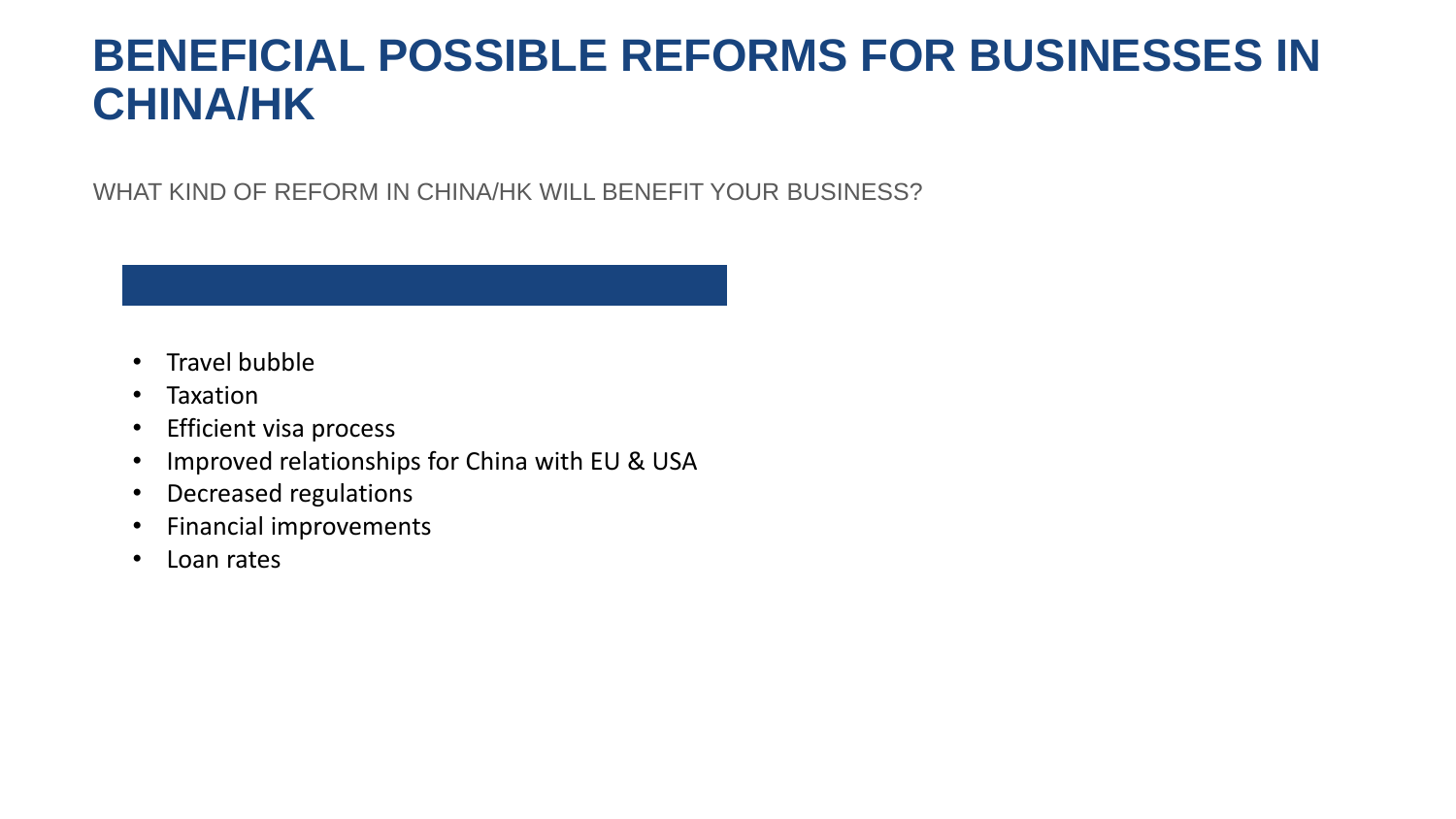### **CHINA-US RELATIONS AFFECT ALSO FINNISH COMPANIES**

HOW DO YOU ASSESS THE ONGOING TRADE AND TECHNOLOGY BATTLE BETWEEN CHINA AND USA WILL IMPACT YOUR COMPANY'S BUSINESS PROSPECTS?

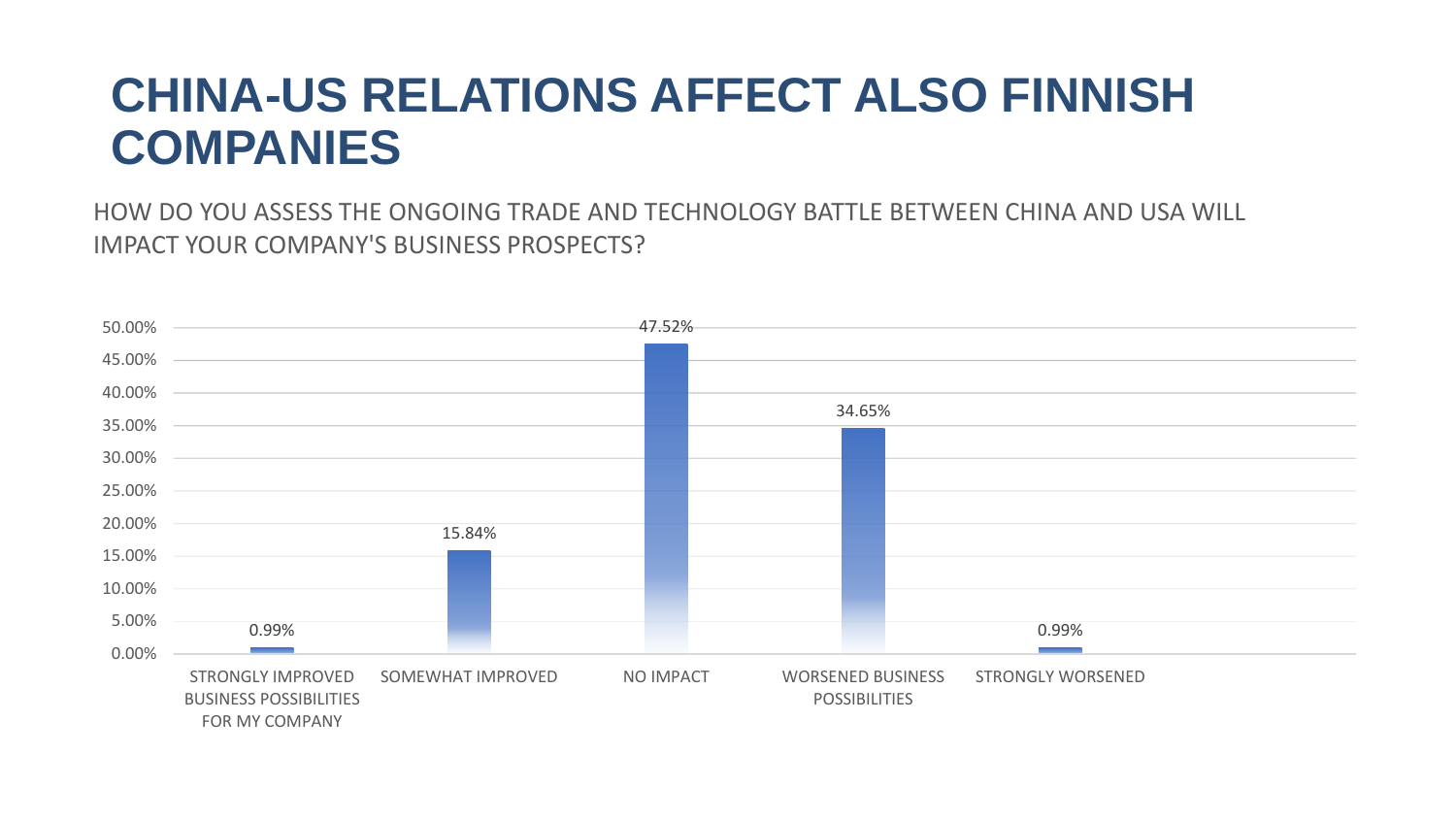# **CHINA-US RELATIONS IMPACT ON BUSINESSES**

REFERRING TO THE ONGOING TRADE AND TECHNOLOGY BATTLE BETWEEN CHINA AND USA, WHAT ARE THE DIRECT OR INDIRECT IMPACTS TO YOUR COMPANY'S BUSINESS?

#### **KEY OBSERVATIONS**

- Availability of certain components may be limited
- Likely complications to do business with American companies in China
- Less competition from the USA market
- Import duties both in USA and China
- Increased focus toward EU and China from USA and China
- Growing global political and economical instability
- Easier to find employees / Reduces employee turnover
- Impact and uncertainty on currency exchange rates
- Business will shift from China to other Asian countries
- China may become a less attractive place to bring new brands and technologies